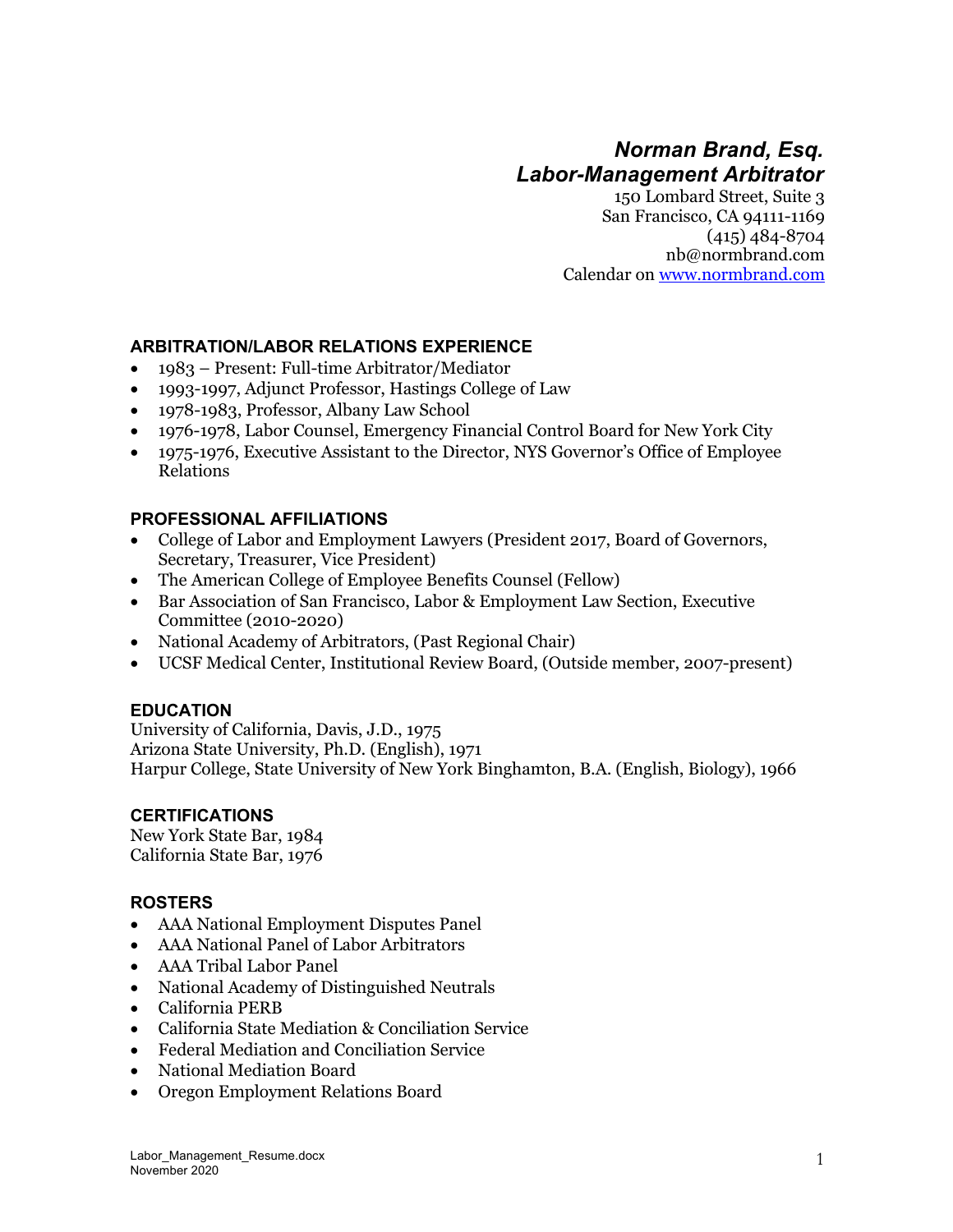# **PANELS**

- AC Transit Retirement Board
- Affiliated Hospitals of San Francisco/CNA
- Anheuser-Busch & IBT 896
- AT&T/CWA/TIU
- AT&T Mobility LLC & CWA District 9
- BART & SEIU Local 1021
- California State University & CSUEU
- California State University & California Faculty Association
- City and County of San Francisco & SEIU
- Clark County, Nevada & SEIU Local 1107
- Clark County School District & Clark County Education Association
- County of Sacramento & Public Employees Union
- County of Santa Clara & CCPOA
- CalHR & SEIU Local 1000
- CalHR & CCPOA
- Directors Guild of America
- Health & Welfare Trust Fund & SEIU Local 22
- International Association of Fire Fighters Local 4437 & University of California Davis
- Kaiser Permanente & CNA
- Lockheed Martin & IAMAW
- National Master United Parcel Service Agreement, the Western Conference of Teamsters Supplemental Agreement & Northern California Package Rider and Northern California Sort Agreement
- Safeway, Inc. & Teamsters Local 439
- Santa Clara Valley Water District & IFPTE Local 21
- Teamsters Local 150 Fluid Milk and Ice Cream Agreement
- Teamsters Local 533 & Disposal Services
- University of California & CUE Teamsters Local 2010
- Walt Disney Parks and Resorts & American Guild of Variety Artists
- Writer's Guild of America & Alliance of Motion Picture and Television Producers
- Yolo County Office of Education & CSEA

# **SELECTED PUBLICATIONS**

- Brand, Norman. Rev. of *Toward a New Federal Law of Arbitration*, by Thomas E. Carbonneau. *Dispute Resolution Magazine* (Summer 2015:24-27). Print.
- Co-Editor in Chief (with M. Biren), *Discipline and Discharge in Arbitration*, 3rd ed. (BNA: 2015). Editor in Chief, 1st ed. (BNA: 1998). Co-Editor in Chief (with M. Biren), 2nd ed. (BNA: 2008).
- *Labor Arbitration: The Strategy of Persuasion*, 2<sup>nd</sup> ed. (San Francisco: 2006)
- Editor, *How ADR Works* (Washington: BNA, 2002)
- Co-Author, *Designing Integrated Conflict Management Systems* (Cornell Studies in Conflict and Dispute Resolution: 2001)
- *ADR Personalities and Practice Tips*, Chapter 8, American Bar Association Section of Dispute Resolution (Washington: 1998)
- "Due Process in Arbitration," in Bornstein and Gosline *Labor and Employment Arbitration*, (Matthew Bender:1994, 2000)